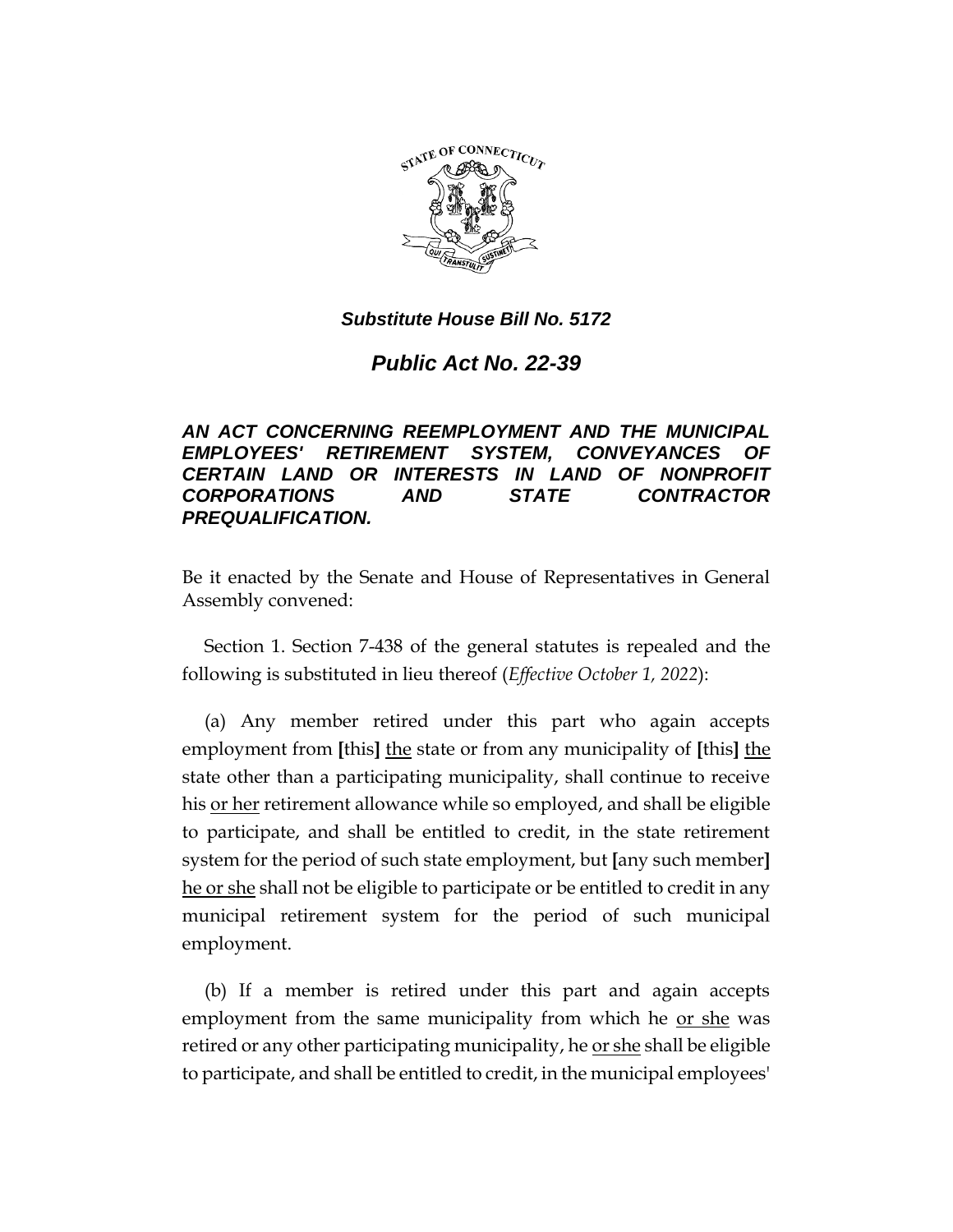retirement system for the period of such municipal employment. Such member shall receive no retirement allowance while so employed except if (1) such employment is for less than twenty hours per week, **[**or**]** (2) his or her services are rendered for not more than ninety working days in any one calendar year, provided **[**that**]** any member reemployed for a period of more than ninety working days in one calendar year shall reimburse the Municipal Employees' Retirement Fund for retirement income payments received during such ninety working days, or (3) such member does not participate in the municipal employees' retirement system during the period of his or her reemployment.

(c) Notwithstanding the provisions of subsections (a) and (b) of this section, if a uniformed member of a paid municipal fire department or regular member of a paid municipal police department is retired under this part and subsequently accepts employment in a public safety position from any school district or regional school district, which district is a participating municipality, he or she shall continue to receive his or her retirement allowance while so subsequently employed, but he or she shall not be eligible to further participate or be entitled to additional credit in the municipal employees' retirement system for the period of such subsequent employment.

Sec. 2. Subsection (h) of section 8-214d of the general statutes is repealed and the following is substituted in lieu thereof (*Effective October 1, 2022*):

(h) (1) On and after June 2, 2016, until January 1, **[**2017**]** 2023, the Commissioner of Housing may make a determination, based upon a full examination of the circumstances, that a nonprofit corporation is unable to develop or manage the land or interests in land acquired with state financial assistance under this section. Upon such a determination, the commissioner may  $(A)$  cause title to the land or interests in land acquired with state financial assistance under this section to vest in the state by foreclosure, voluntary transfer or other similar voluntary or

*Public Act No. 22-39 2 of 6*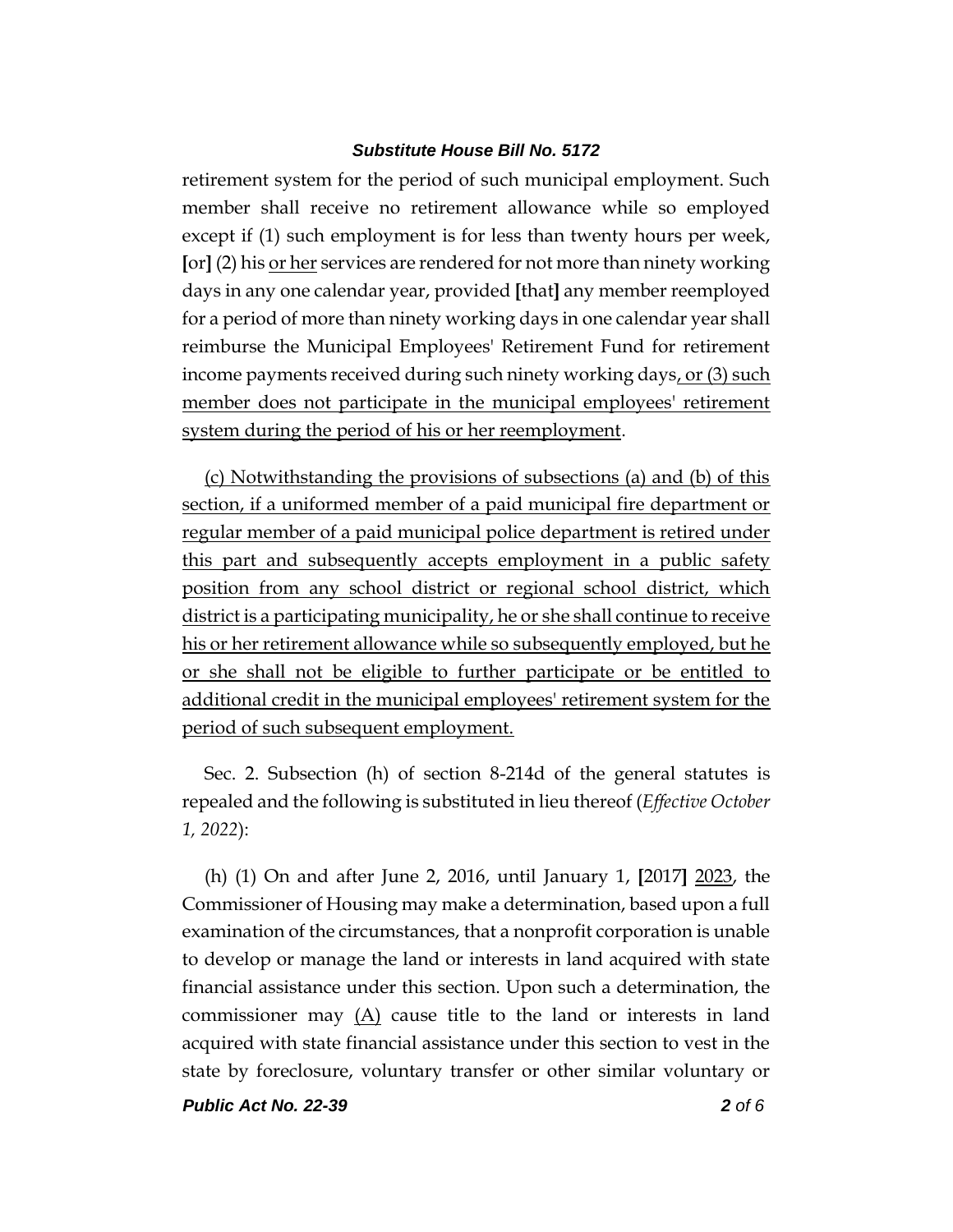compulsory action, **[**and the commissioner may take any action that is in the best interests of the state to convey, upon**]** or (B) approve the conveyance of such land or such interests in land by such nonprofit corporation, with concurring approval of the Secretary of the Office of Policy and Management. **[**, such land or interests in land, including, but not limited to, (A) transferring, or authorizing**]** An approval of the conveyance of land or interests in land pursuant to subparagraph (B) of this subdivision may (i) authorize the transfer of **[**,**]** the land or interests in land to the low and moderate income families that reside on such land, **[**(B) determining whether any restrictions in the deed or deeds for the land or interests in land shall be modified or removed prior to conveying such land or interests in land and authorizing such modifications or removals, or (C) establishing**]** and (ii) establish such terms and conditions for such conveyance as the commissioner deems appropriate under each particular transaction, including, but not limited to, determining whether any restrictions in the deed or deeds for the land or interests in land shall be modified, removed or released upon such conveyance.

(2) The commissioner shall authorize the conveyance of land or interests in land under subdivision (1) of this subsection in no more than **[**one location**]** two locations within the city of Middletown.

Sec. 3. Subsection (c) of section 4a-100 of the 2022 supplement to the general statutes is repealed and the following is substituted in lieu thereof (*Effective October 1, 2022*):

(c) The application form shall, at a minimum, require the applicant to supply information concerning:

(1) The applicant's form of organization;

(2) The applicant's principals and key personnel and any names under which the applicant, principals or key personnel conducted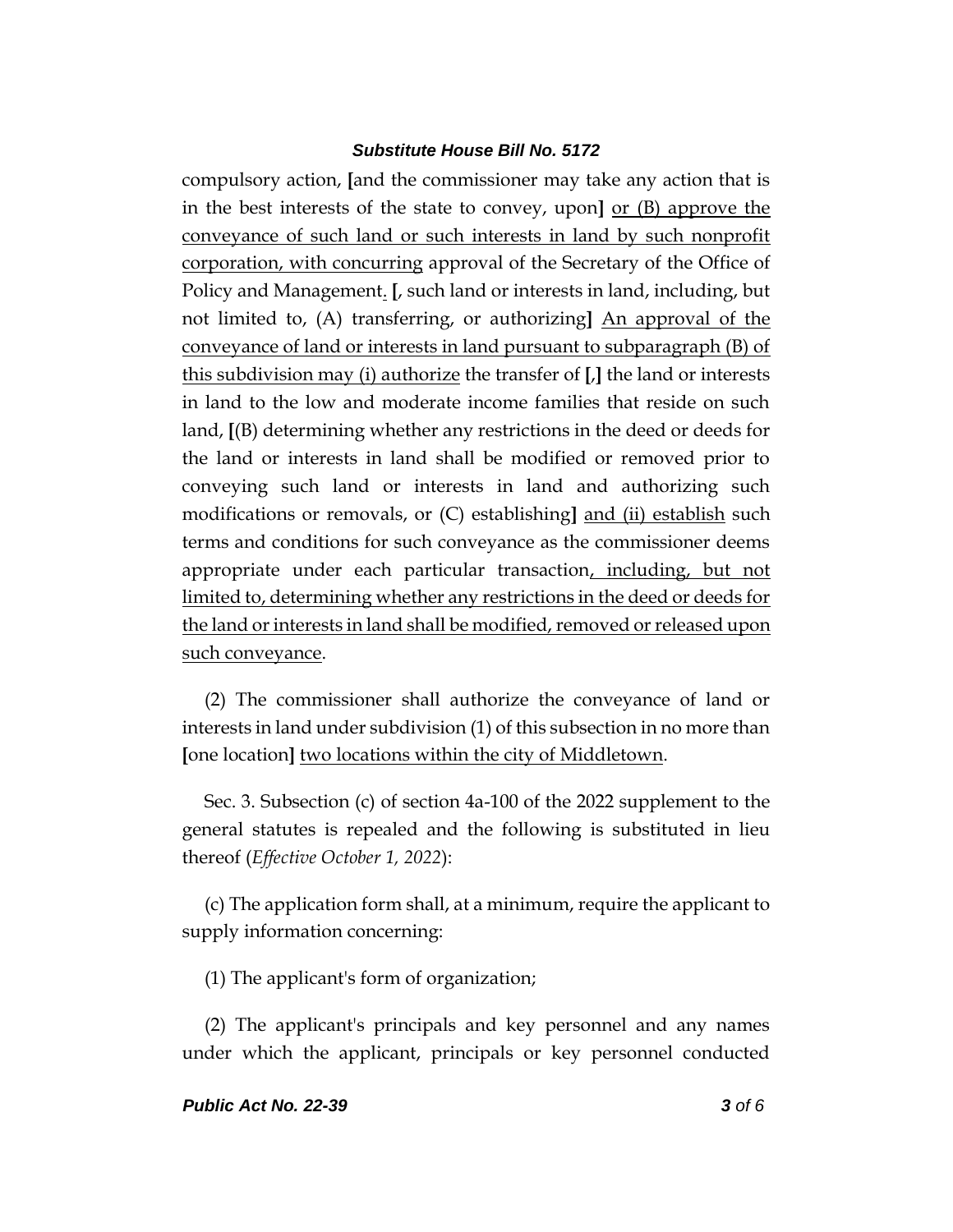business during the past five years;

(3) Any legal or administrative proceedings settled or concluded adversely against the applicant or any of the applicant's principals or key personnel within the past five years which relate to the procurement or performance of any public or private construction contract*;*

(4) Any legal or administrative proceedings concluded adversely against the applicant or any of the applicant's principals or key personnel within the past five years which relate to the nonpayment or underpayment of wages or benefits to the applicant's, principal's or key personnel's employees during the performance of any public or private construction contract;

(5) Any administrative proceedings that concluded adversely against the applicant during the past five years with the imposition of any civil penalties pursuant to section 31-69a or the issuance of any stop work orders pursuant to section 31-288;

**[**(5)**]** (6) The nature of any financial, personal or familial relationship between the applicant and any public or private construction project owner listed on the application as constituting construction experience;

**[**(6)**]** (7) A statement of whether (A) the applicant has been disqualified pursuant to section 4b-95, this section or section 31-57c or 31-57d, (B) the applicant is disqualified or prohibited from being awarded a contract pursuant to section 31-57b, (C) the applicant has been disqualified by another state, (D) the applicant has been disqualified by a federal agency or pursuant to federal law, (E) the applicant's registration has been suspended or revoked by the Department of Consumer Protection pursuant to section 20-341gg, (F) the applicant has been disqualified by a municipality, and (G) the matters that gave rise to any such disqualification, suspension or revocation have been eliminated or remedied; and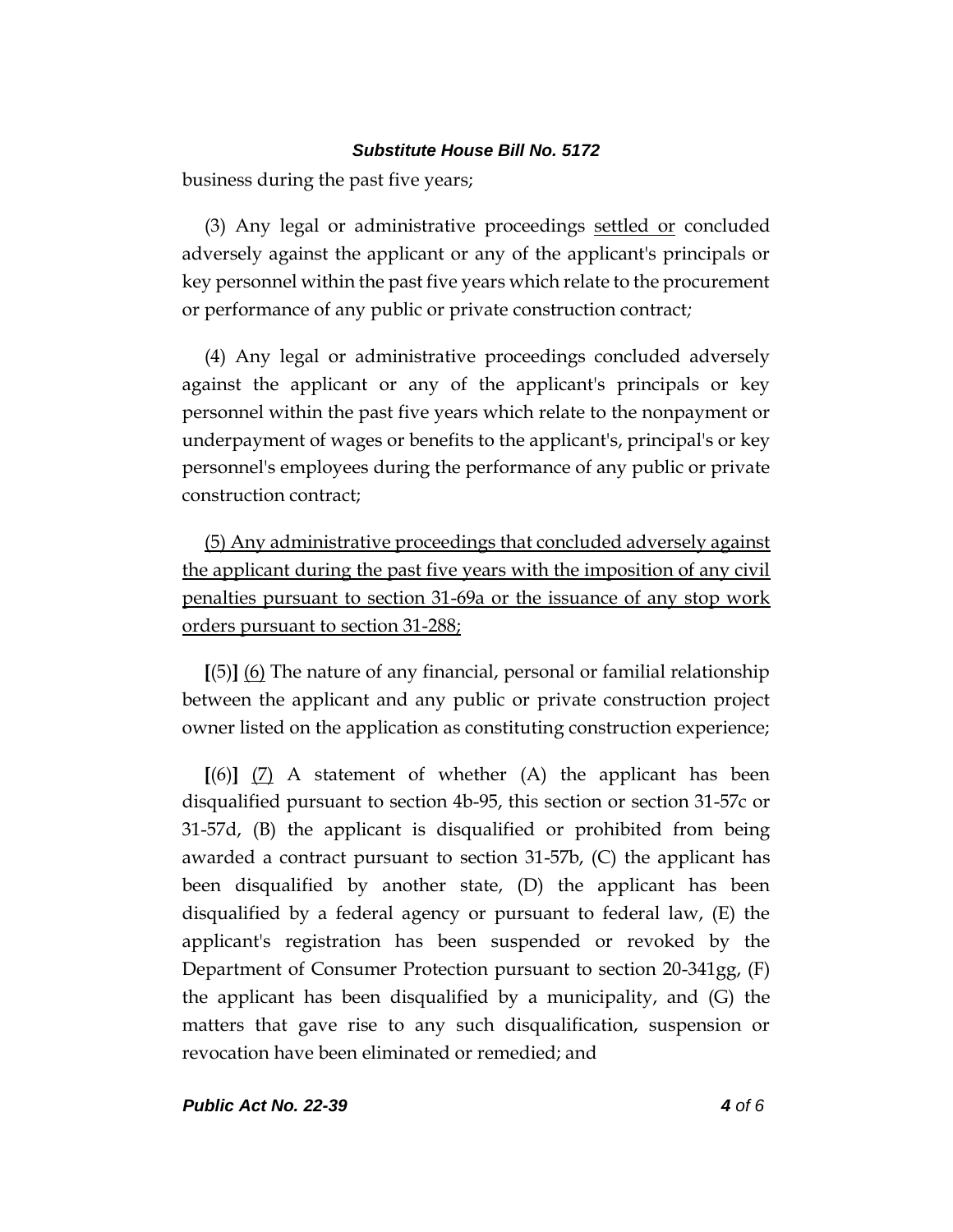**[**(7)**]** (8) Other information as the commissioner deems relevant to the determination of the applicant's qualifications and responsibilities.

Sec. 4. Subdivision (2) of subsection (k) of section 4a-100 of the 2022 supplement to the general statutes is repealed and the following is substituted in lieu thereof (*Effective October 1, 2022*):

(2) The commissioner shall deny or revoke the prequalification of any contractor or substantial subcontractor if the commissioner finds that the contractor or substantial subcontractor, or a principal or key personnel of such contractor or substantial subcontractor, within the past five years (A) has included any materially false statement in a prequalification application or update statement, (B) has withheld any information or documentation required in a prequalification application, (C) has been convicted of, entered a plea of guilty or nolo contendere for, or admitted to, a crime related to the procurement or performance of any public or private construction contract, or **[**(C)**]** (D) has otherwise engaged in fraud in obtaining or maintaining prequalification. Any revocation made pursuant to this subsection shall be made only after an opportunity for a hearing. Any contractor or substantial subcontractor whose prequalification has been revoked pursuant to this subsection shall be disqualified for a period of two years after which the contractor or substantial subcontractor may reapply for prequalification, except that a contractor or substantial subcontractor whose prequalification has been revoked on the basis of conviction of a crime or engaging in fraud shall be disqualified for a period of five years after which the contractor or substantial subcontractor may reapply for prequalification. The commissioner shall not prequalify a contractor or substantial subcontractor whose prequalification has been revoked pursuant to this subdivision until the expiration of said two-year, fiveyear, or other applicable disqualification period and the commissioner is satisfied that the matters that gave rise to the revocation have been eliminated or remedied.